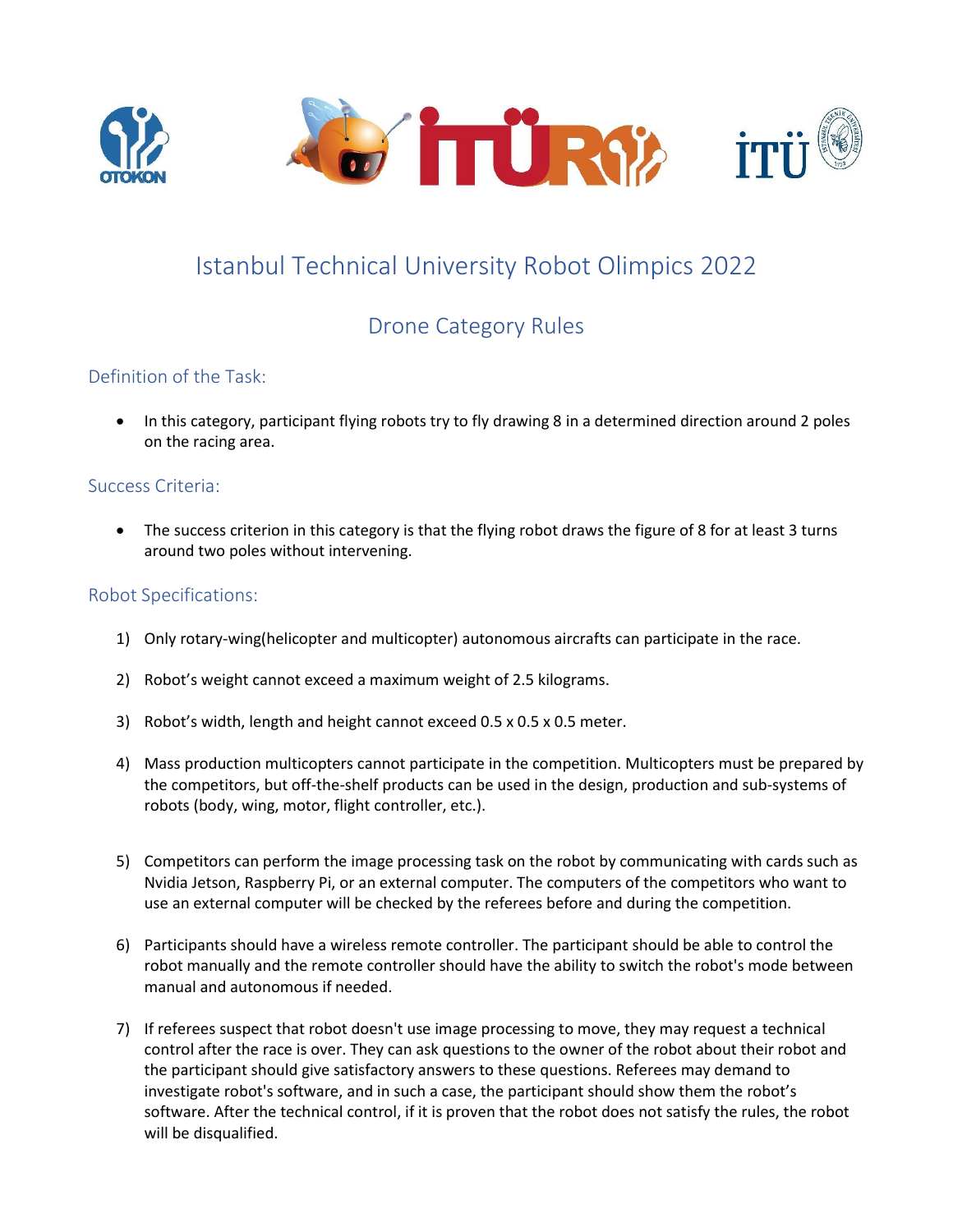8) The competition will be held inside of Istanbul Technical University Süleyman Demirel Cultural Center. Therefore, robots will not be able to use GPS for navigation.

### Race Area Specification:

- 9) Race area's has a minimum length of 8 meters and a minimum weight of 4 meters. The poles have a minimum height of 3 meters.
- 10) There is a black line in the figure of 8 number and 5 cm wide around two poles on the runway floor.
- 11) The race area is surrounded by a security net.
- 12) There is a barrier on either left or the right side of the race area, from 1 meter to 2.5 meters above the ground.
- 13) The logo of our category sponsor, FANUC, will be on the lower right corner of the race area, and the ITURO bee logo will be on the upper left corner. It is expected that the robot will continue to work without being affected by these two logos.
- 14) The top view of the race area is given in the figure below.

#### Competition:

- 15) Robots compete one by one, in a determined order.
- 16) Before the competition, each competitor is given a 5 minutes period of time for setup and calibration. The length of this period may change depending on the number of competitors.
- 17) Competitors put their robot to the starting point shown by the referee.
- 18) Each robot has 8 minutes of time for competition. The competitor can finish earlier if they wish.
- 19) Robots can take off autonomously or manually. Each robot have 2 minutes for departure, and after the robot has departed, the 8 minutes of race time begins.
- 20) The competitor can make 3 interventions in the 8 minutes period. During the intervention periods, the timer will not stop and these periods will count in the racing time.
- 21) Each time the competitor interferes with the robot and interrupts the robot's autonomous flight by hand or remote controller is called an intervention. Similarly, if the robot crashes anything, gets caught on the net or fall down and gets out of the race area this is also counted as intervention.
- 22) Robots that take off manually should switch to the autonomous mode after take off.
- 23) After the departure, robots should fly autonomously in the race area throughout a line with the shape of an 8 shape without going out of the border lines. If the robot completes a round following an another way, it is counted as a fault.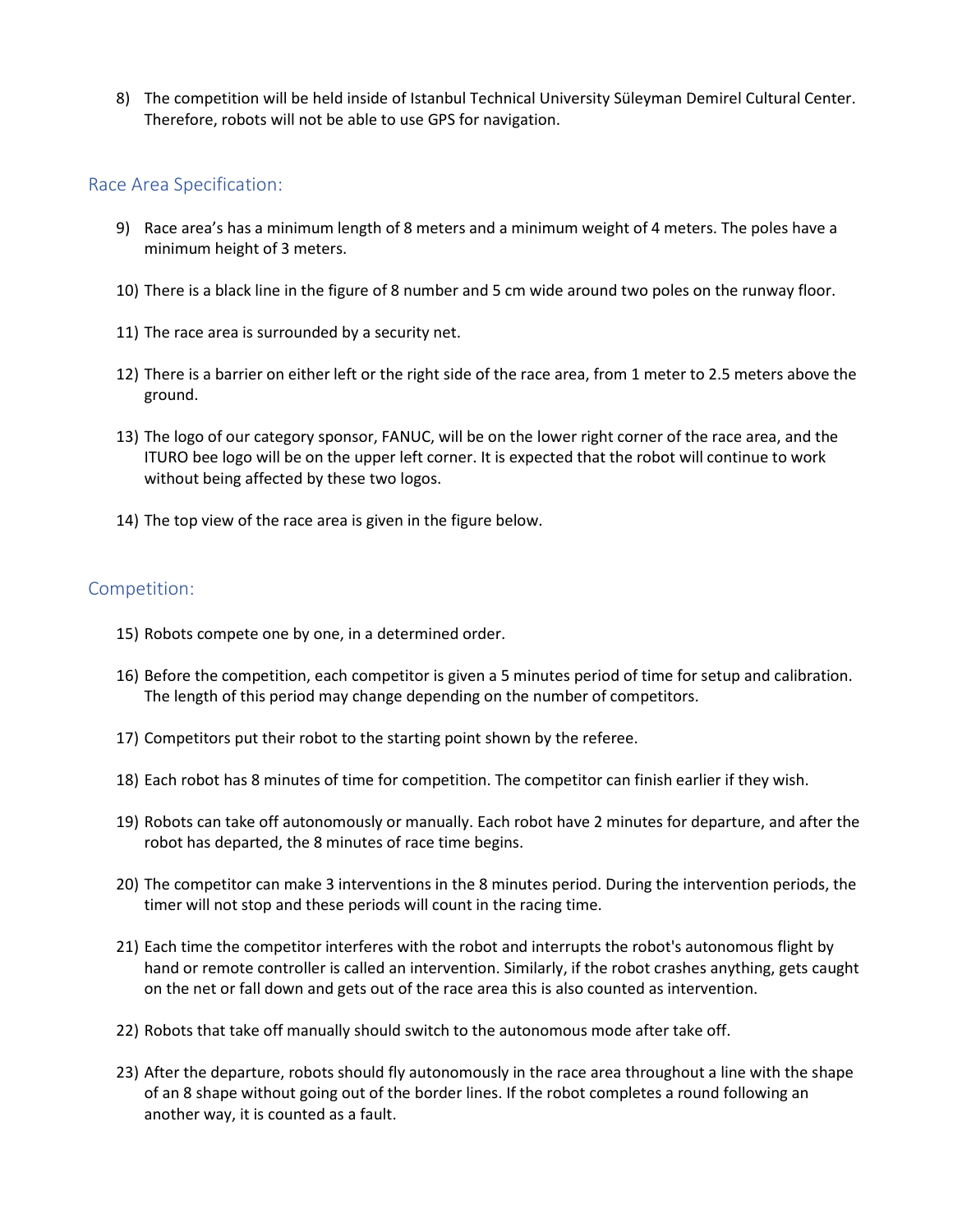- 24) Dashed lines and the black line is drawn as a reference to the robots. Robots do not have to follow the lines accurately.
- 25) Robots must fly at least 1.20 meters and at most 3 meters above the ground.
- 26) Robots should pass under the barrier when they reach the barrier. If the robot hits the barrier or fails to pass under it, it is counted a fault.
- 27) Robots can land manually when their race time is over.

### Scoring:

- 28) Score = (number of rounds) \* 100 (number of mistakes) \* 50.
- 29) The robot will get 100 points for each round they completed. In case of a draw, the interventions used for the robots will be compared. The competitor that has made less interventions, will have higher ranking. If it is still a draw, the distance that robots travelled from the round that they were in when the 8 minutes race time is over is calculated and rated over 100, as 100 taken as a full round.
- 30) If the competitor wants to continue racing after an intervention during the 8 minutes race time, the number of rounds and mistakes are recorded and the rounds that it completes after that and mistakes it does are calculated separately. At the end of the competition, the higher score will be taken into account when calculating the robot's ultimate score.

### Security:

- 31) Robots' propellers are not allowed to be installed anywhere outside the area that is surrounded by safety net. Before the competition, the propellers must be installed and they should be removed from the robot before leaving the safe area after the competition.
- 32) In case the robot has a valid propeller protection, the competitor may be exempted from rule 31. Competitors who demand exemption should state that on the robot registration table and the robot is examined by the referees. If it is approved by the referees, rule 31 does not apply on that robot.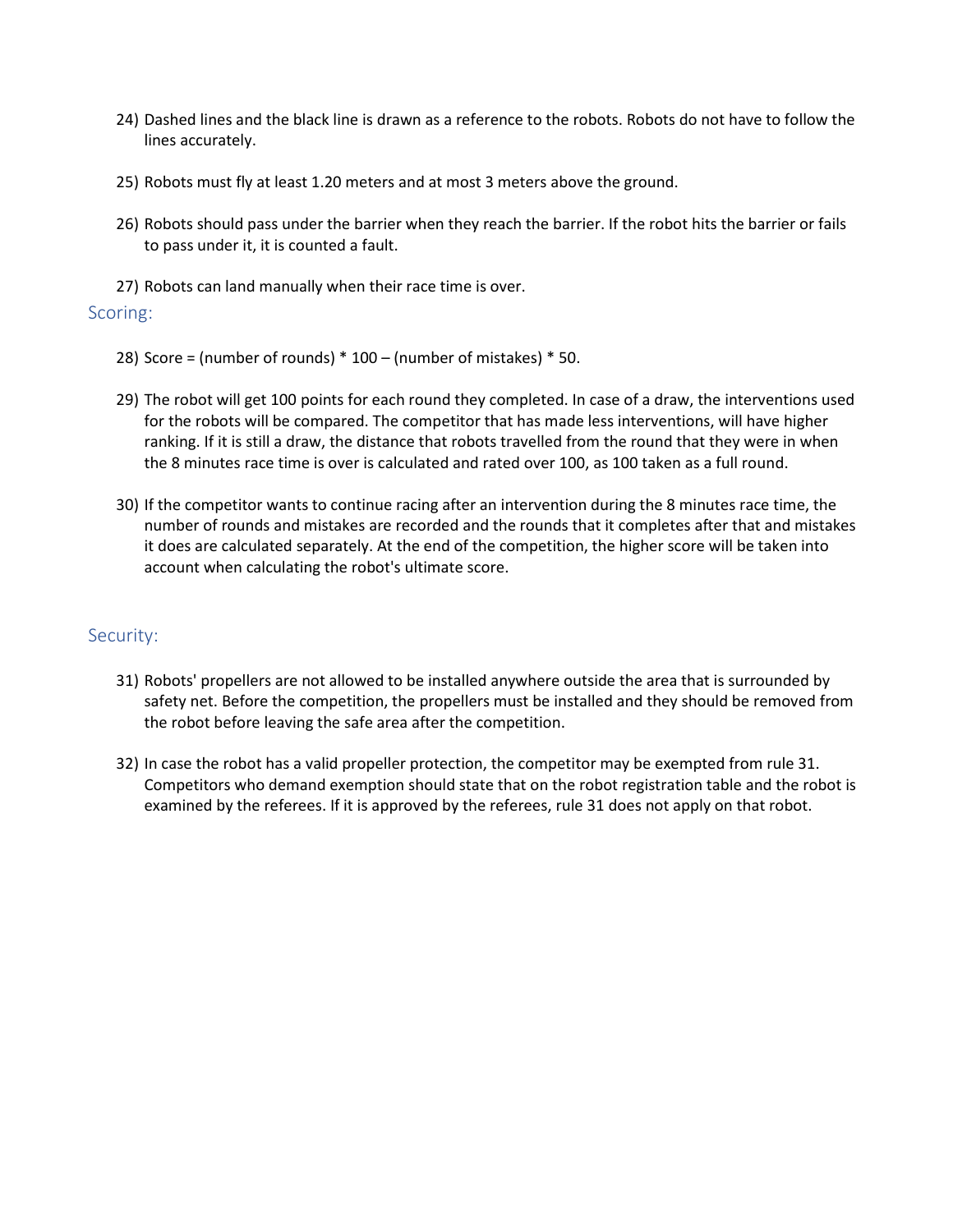

**Figure 1** - Top view of the competition track



**Figure 2** – Upper cross view of the competition track